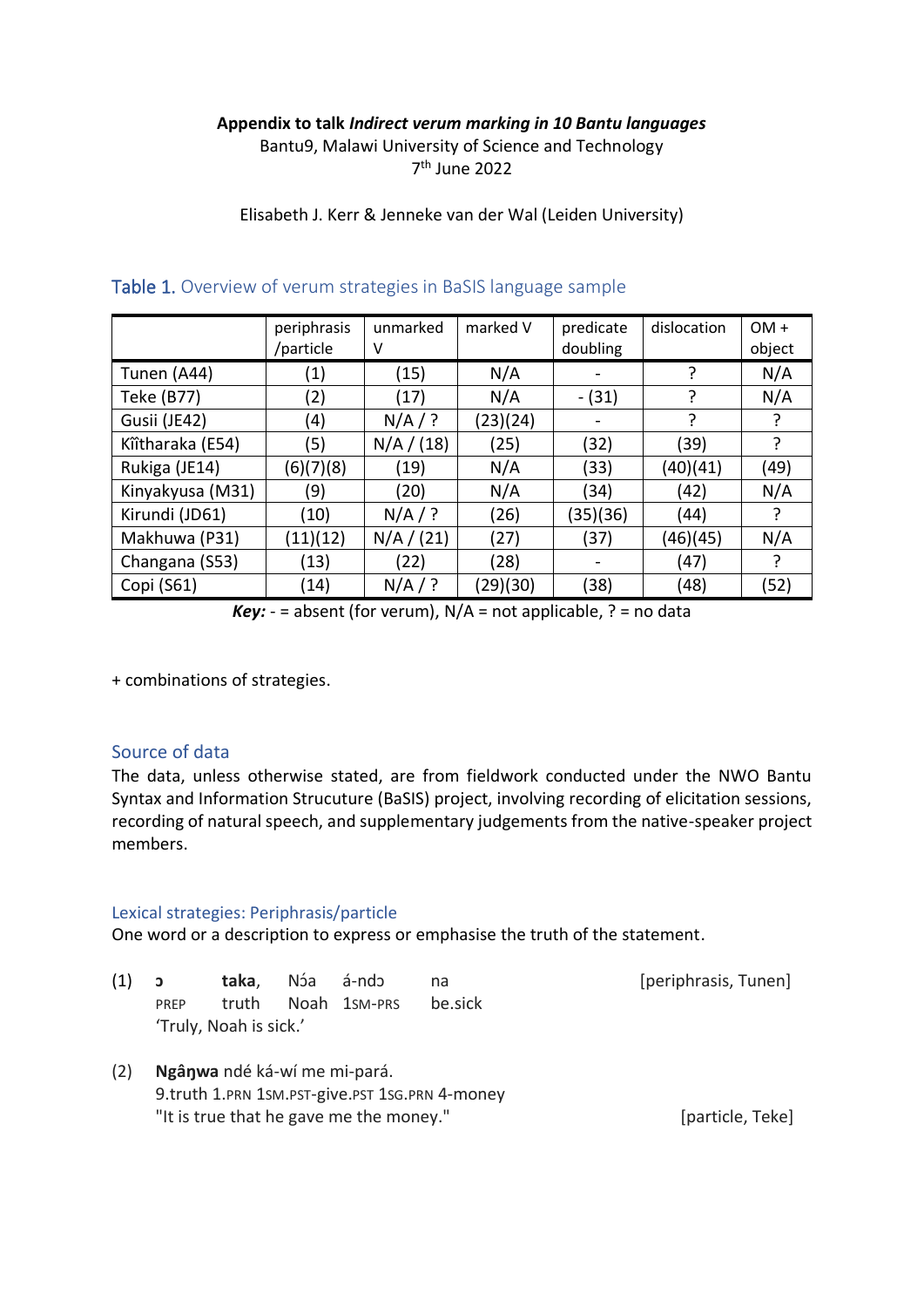<span id="page-1-3"></span><span id="page-1-2"></span><span id="page-1-1"></span><span id="page-1-0"></span>

| (3)  | ní-igo<br>a-go-ák-a<br>eé,<br>1sm-15-hit-FV<br>Yes<br>FOC-SO<br>'Yes, she did hit the ball.'                                                                           | ó-mo-piirá.<br>AUG-3-ball<br>[niigo strategy, Gusii] <sup>1</sup>                                  |
|------|------------------------------------------------------------------------------------------------------------------------------------------------------------------------|----------------------------------------------------------------------------------------------------|
| (4)  | nabo<br>ba-teb-a<br>Ee<br>Yes<br>truth<br>2sm-say-FV<br>'True, it is what they said.'                                                                                  | igo.<br><b>SO</b><br>[particle/periphrasis, Gusii, Bosire & Machogu 2013:618 [dictionary example]] |
| (5)  | N'ûûmá mwánkí ûtírîku.<br>û-mma<br>mw-anki û-ti-rî=ku<br>ni<br>14-truth 3-power 3sm-NEG-be=17<br>COP<br>'It's true/indeed, there is no power.'                         | [periphrasis, Kîîtharaka]                                                                          |
| (6)  | Did the gorillas sing for you?<br>N'ámazim' zó záátwéshongorera.<br>Ni<br>a-ma-zima<br>$Z-O$<br>AUG-6-truth 10-CM<br><b>COP</b><br>'It is true they have sung for us.' | z-aa-tw-eshongor-er-a<br>10-N.PST-2PL.OM-Sing-APPL-FV<br>[periphrasis, Rukiga]                     |
| (7)  | Engagi zó nangwá záátwéshongorera.<br>e-n-gagi<br>$Z - O$<br>AUG-10-gorilla 10-CM truly 10SM-N.PST-1PL.OM-Sing-APPL-FV<br>'It is true. The gorillas have sung for us.' | nangwa z-aa-tw-eshongor-er-a<br>[particle, Rukiga]                                                 |
| (8)  | (Are you sure the visitors are in the house?)<br><b>Ku</b> barimu<br>a.<br>o-mu<br>DM 2PL.SM-be-18 AUG-18<br>'I am certain that they (the visitors) are in the house.' | n-ju<br>9-house                                                                                    |
|      | b.<br><b>Buzima</b><br>ba-ri-mu<br>2PL.SM-be-18 AUG-18<br><b>DM</b><br>'Truly they (the visitors) are in the house.'                                                   | o-mu n-iu<br>9-house<br>[particle, Rukiga]                                                         |
| (9)  | (I don't believe he went to Malawi.)<br>A-a-buuk-ire<br>nalooli.<br>1SM-PST-go-PFV truly<br>'He really went!'                                                          | [particle, Kinyakyusa]                                                                             |
| (10) | Ego ni vyo umukózi aratéemye.<br>ego ni bi-ó u-mu-kózi a-ra-téemb-ye.<br>COP 8-PRO AUG-1-COOK 1SM-DJ-fell.down<br>yes                                                  |                                                                                                    |
|      | 'Yes, that's true the cook fell down.'                                                                                                                                 | [periphrasis, Kirundi]                                                                             |

<span id="page-1-6"></span><span id="page-1-5"></span><span id="page-1-4"></span><sup>1</sup> *Níigo* takes the literal meaning of 'is so' here but is also used for VP focus.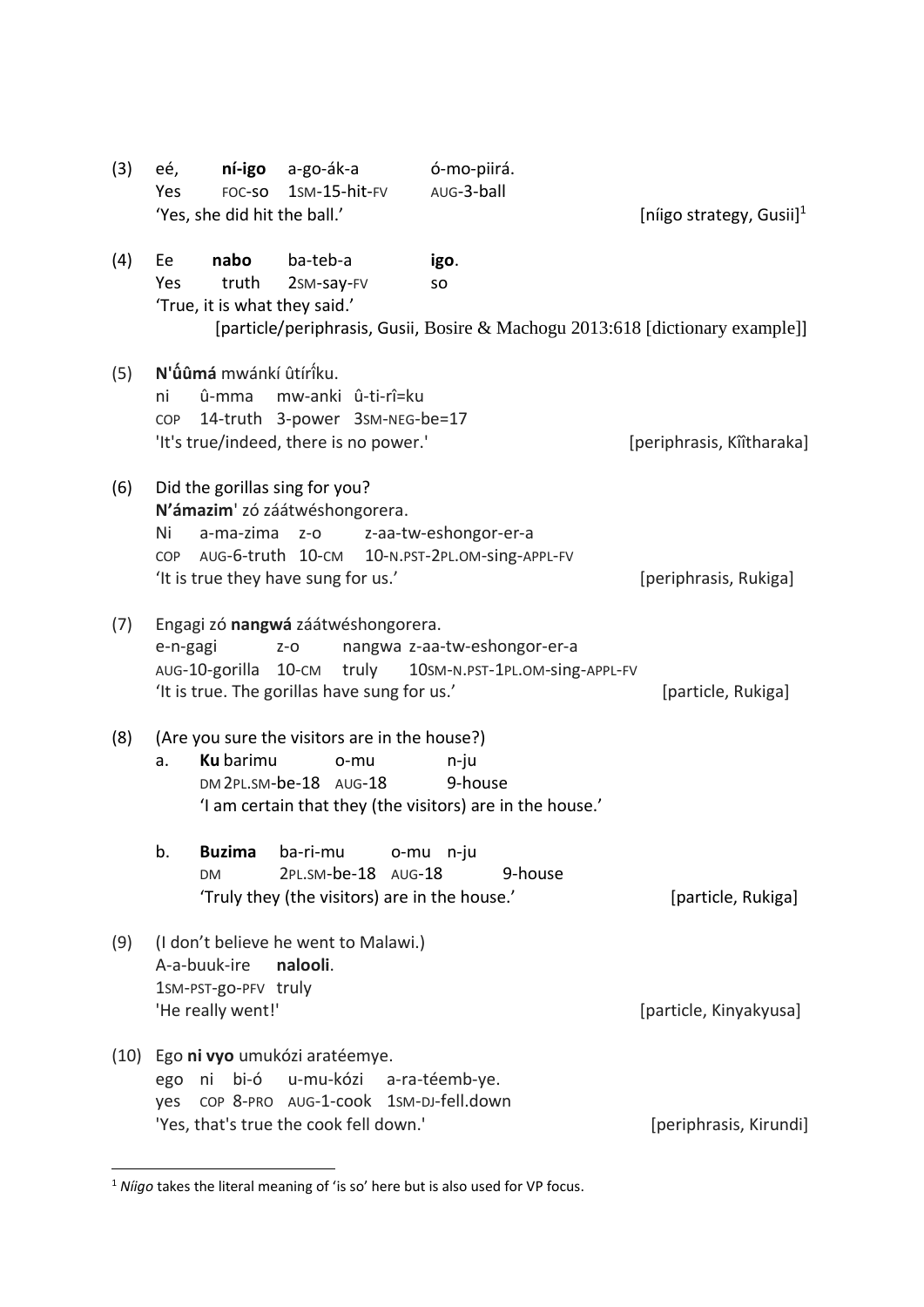<span id="page-2-2"></span><span id="page-2-1"></span>

| (11) | A: Maria didn't cook beans.<br>B: She did cook beans.<br>A: No she didn't.<br>B: Ohaápéya, mí kohoóna!                                                                                                                     |                                               |
|------|----------------------------------------------------------------------------------------------------------------------------------------------------------------------------------------------------------------------------|-----------------------------------------------|
|      | mi<br>ki-o-oon-a<br>o-o-apey-a                                                                                                                                                                                             |                                               |
|      | 1SM-PFV.DJ-COOK-FV 1SG.PRO 1SG.SM-PFV.DJ-See-FV<br>'She did cook, I saw it!'                                                                                                                                               | [periphrasis, Makhuwa]                        |
| (12) | Seértú/ekhweelí a-nn-ooth-a<br>Certainly/9.truth.PL 2SM-HAB-lie-FV<br>'She certainly lies.'                                                                                                                                |                                               |
|      | 'It is true she lies.'                                                                                                                                                                                                     | [particle/periphrasis, Makhuwa]               |
| (13) | The giraffes are greeting someone!<br>Ahí ntí:só tíhohlu tingémuxoweti mû:nhu<br>ntiso ti-hohlu<br>a-hi<br>ti-nga-mu-xowet-l<br>NEG-COP truth 10-giraffes 10SM-POT-greet-NEG<br>'It's not true giraffes can greet people.' | mu-nhu<br>1-person<br>[periphrasis, Changana] |
| (14) | I don't believe there's no water.<br>Ditshu:re, mati<br>ma-gum-ile.<br>(Ngu)                                                                                                                                               |                                               |

<span id="page-2-4"></span><span id="page-2-3"></span>P true 6.water 6SM-finish-PFV 'It is true, there's no water.' letter the settle and the settle experience of the settle in the late of the line of the late of the line of the line of the line of the line of the line of the line of the line of the line

### Unmarked verb form

Unmarked verb form = just the verb without information structure-related marking. This is not applicable for the languages/tenses that have a conjoint/disjoint alternation or *ni*marking, as they force a choice between marked verb forms.

<span id="page-2-0"></span>

| (15) | a.  | Bánε                                             | Maliá a-bá-aka                       |             | na       | məndingə |    | wó               | mánífá              | eé? |
|------|-----|--------------------------------------------------|--------------------------------------|-------------|----------|----------|----|------------------|---------------------|-----|
|      |     | is.it                                            | 1. Maria 1sm-be-DUR                  |             | with     | 6.bottle |    |                  | ASSOC.6 6. water    | Q   |
|      |     |                                                  | 'Does Maria have a bottle of water?' |             |          |          |    |                  |                     |     |
|      | b.  | έε,                                              | a-bá-aka                             | na          |          | məndingə | ĆW | mánif.           |                     |     |
|      |     | ves                                              | 1sm-be-dur                           | with        | 6.bottle |          |    | ASSOC.6 6. water |                     |     |
|      |     | 'Yes, she does have a bottle of water.'          |                                      |             |          |          |    |                  | [unmarked V, Tunen] |     |
| (16) |     | (Did we give the presents to Shania and Hamida?) |                                      |             |          |          |    |                  |                     |     |
|      |     | έε, toka búábu índi.                             |                                      |             |          |          |    |                  |                     |     |
|      | έε  | tว-ka                                            |                                      | búába índia |          |          |    |                  |                     |     |
|      | ves |                                                  | 1PL.SM-PAST3 PRON.2 give             |             |          |          |    |                  |                     |     |
|      |     | 'Yes, we did give them them.'                    |                                      |             |          |          |    |                  | [unmarked V, Tunen] |     |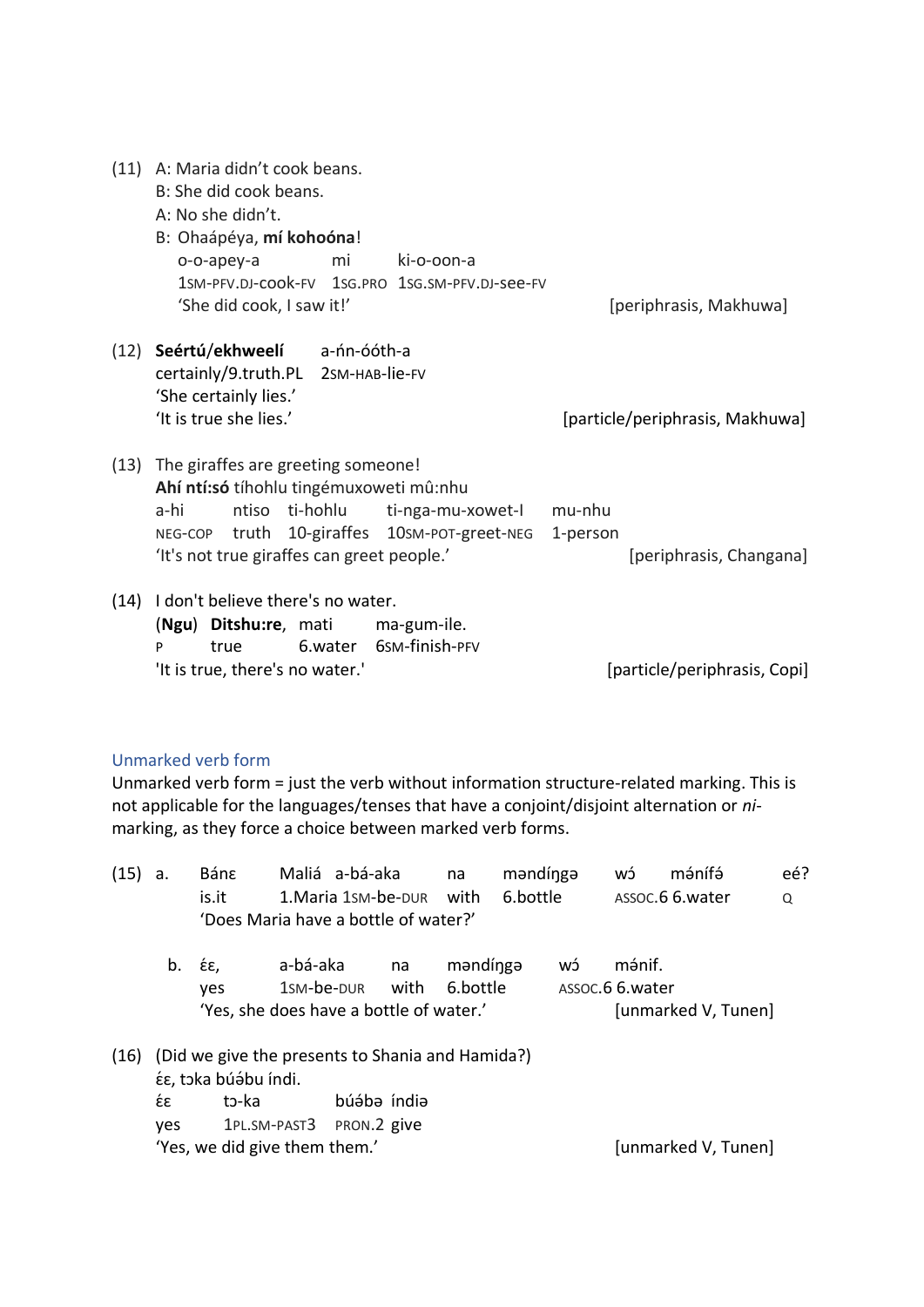- <span id="page-3-0"></span>(17) a. Ndé ka-ká-bvúúr-í we mi-pará ni? 1.PRN NEG-1SM.PST-return-PST 2SG.PRN 4-money NEG 'He did not return you the money?'
	- b. Ndé á-bvúur-i me mi-pará. 1.PRN 1SM.PST-return-PST 1SG.PRN 4-money 'He did return me the money' and a series are set of the did return of the money'

For Gusii, the unmarked verb form is not applicable in basic tenses due to *ni*-marking in basic tenses forcing a choice of marked verb form. We have no data for tenses without the *ni-*alternation.

For Kîîtharaka, the unmarked verb form is not applicable in basic tenses due to *ni*-marking in basic tenses forcing a choice of marked verb form. In other tenses, an unmarked verb form is possible with a verum interpretation:

- <span id="page-3-1"></span>(18) (Why are you still sitted and I have instructed you to sweep the compound?) Ng'ûcíáta. ni-kû-ciat-a 1SG-PRS-sweep-FV 'I have indeed swept!' [unmarked V, Kîîtharaka]
- <span id="page-3-2"></span>(19) A: The cook has finally come. B: No he didn't come. A: Yáyiizire. a-á-ij-ire 1SM-N.PST-come-PFV 'He came. / He did come.' Compared V, Rukiga]

<span id="page-3-3"></span>(20) Yona isn't coming today. Mma ikwiisa. mma i-ku-is-a no/true 1SM-PRS-come-FV 'No, he IS coming.' The Communication of the Communication of the IS communication of the IS communication of the IS communication of the IS communication of the IS communication of the IS communication of the IS communica

For Kirundi, the unmarked verb form is not applicable in basic tenses due to the conjoint/disjoint alternation forcing the choice of a marked V form. We have no data testing whether an unmarked verb form is possible for verum interpretation in other tenses.

For Makhuwa, the unmarked verb form is not applicable in basic tenses due to the conjoint/disjoint alternation forcing the choice of a marked V form. In other tenses, an unmarked verb form is possible with a verum interpretation:

<span id="page-3-4"></span>(21) Why don't you eat dark shima (made from cassava)? Mí ki-'nní-c' eshímá y-oóríppa (tántú eshímá y-oóttéela). 1SG.PRO 1SG.SM-HAB-eat 9.shima 9-dark as 9.shima 9-light 'Me, I do eat dark shima (just as light shima).' [unmarked V, Makhuwa]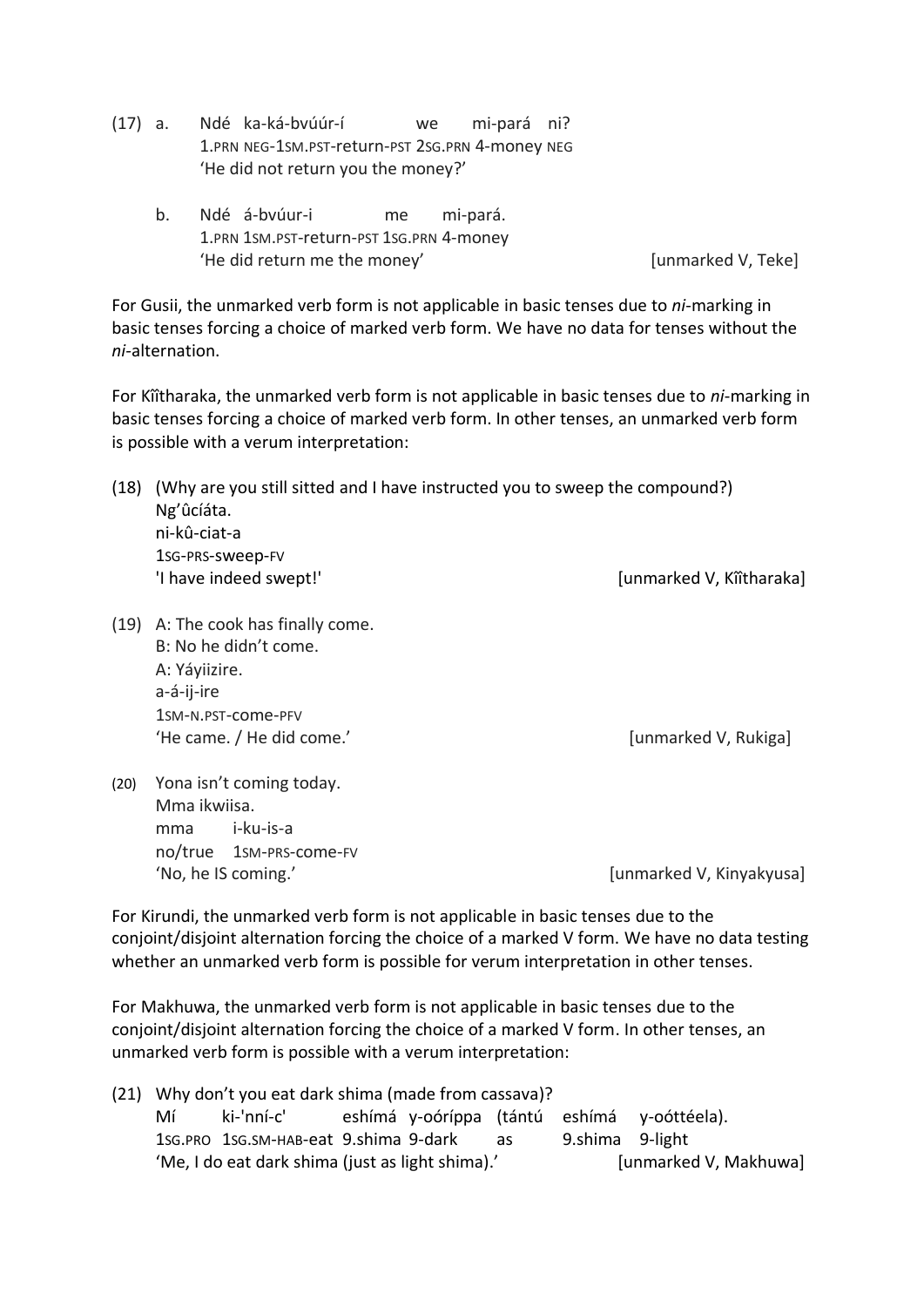<span id="page-4-4"></span>(22) Nothing fell of the bicycle. Yíwí:le michu:mu. yi-w-ile mi-chumu 4SM-fall-PFV.DJ 4-things 'Things fell.' 'Things did fall.' Things did fall.' **Example 20** and the set of the set of the set of the set of the set of the set of the set of the set of the set of the set of the set of the set of the set of the set of the set of the

For Copi, no unmarked V form is possible in the present tense due to the conjoint/disjoint alternation forcing the choice of a marked V form. We have no data testing whether an unmarked verb form is possible for verum interpretation in other tenses.

### Morphologically marked verb form

A verb form which in the conjugation indicates information structure, for example the conjoint/disjoint verb forms or the ni- prefix on the verb.

For Tunen and Teke, no marked verb form is possible due to the lack of morphological marking on the verb for any information structural purposes, meaning that this strategy is not applicable.

<span id="page-4-1"></span><span id="page-4-0"></span>

| (23) | Ó-mo-íséké             | (Falsehood: The girl didn't cook the beans.)<br>AUG-1-girl FOC-1SM-cook.PFV 10-bean<br>'The girl DID cook beans.' | ni-á-iyegete | chí-nyeende.                                                                                                                                                     |                                                                                                                                                                    | [ni-form, Gusii]      |
|------|------------------------|-------------------------------------------------------------------------------------------------------------------|--------------|------------------------------------------------------------------------------------------------------------------------------------------------------------------|--------------------------------------------------------------------------------------------------------------------------------------------------------------------|-----------------------|
| (24) |                        | ee, ngoákaare (omopiira).                                                                                         |              |                                                                                                                                                                  |                                                                                                                                                                    |                       |
|      | ee                     | ni-ko-ak-a-a-re o-mo-piira.                                                                                       |              |                                                                                                                                                                  |                                                                                                                                                                    |                       |
|      |                        | yes FOC-15-hit-FV-1sm-be AUG-3-ball                                                                               |              |                                                                                                                                                                  |                                                                                                                                                                    |                       |
|      |                        | 'Yes, he is hitting the ball.'                                                                                    |              |                                                                                                                                                                  |                                                                                                                                                                    | [ni-form, Gusii]      |
| (25) | n-ti-meny-a<br>îndî ni | Did Muthoni sell the beans?<br>m-biye                                                                             | ku<br>ni     | a-ra-ir-ire<br>1sg.sm-NEG-know-FV FOC where 1sm-YPST-take-PFV 10-beans<br><b>ni</b> a-ra-eend-ir-i-e<br>but FOC 1sG.SM-know FOC 1SM-YPST-Sell-PFV-IC-FV 10-maize | Ntíménya íkû aláíríre mboócó îndî ímbíye #(n)'áárééndíríe mpeémpe.<br>m-booco<br>m-pempe<br>'I don't know where she took the beans but I know she sold the maize.' | [ni-form, Kîîtharaka] |

<span id="page-4-2"></span>For Rukiga and Kinyakyusa, no marked verb form is possible due to the lack of morphological marking on the verb for any information structural purposes.

<span id="page-4-3"></span>(26)Q: Nooné murí aya magúme, abashíingaántahe hári icó baáfashije? A: Abashíingantaáhe kóko baárafáshije. nooné mu-rí a-a ma-gúme a-ba-shíingantaáhe ha-ø-ri QW 18LOC 6-DEM<sup>a</sup> 6-crisis AUG-2-traditional.councillor 16SM-PRS-be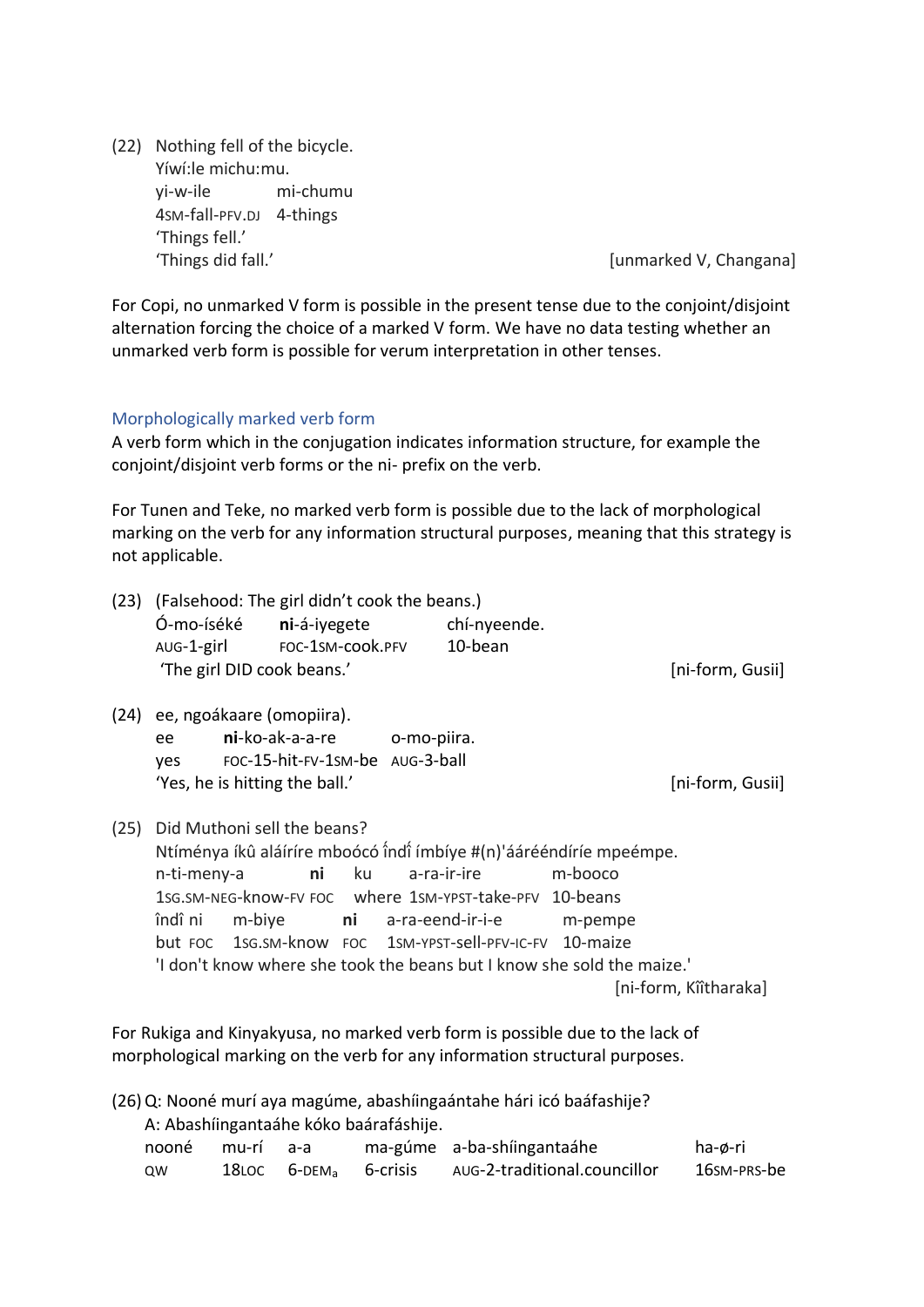<span id="page-5-3"></span><span id="page-5-2"></span><span id="page-5-1"></span><span id="page-5-0"></span>

|      | i-ki-ó         | ba-á-fásh-ye <sup>H</sup><br>2SM-REM.PST-help-PFV.REL<br>AUG-7-REF<br>[kóko<br>ba-á-ra-fásh-ye] <sup>FOC</sup><br>a-ba-shíingaántahe<br>AUG-2-traditional.councillor<br>obviously<br>2SM-REM.PST-DJ-help-PFV<br>Q: 'Was there anything during that crisis in which the traditional councillors helped?'<br>A: 'The traditional councillors DID OBVIOUSLY HELP.' (Mushingantahe, peace, 2000s)<br>[marked V, Kirundi, Nshemezimana & Bostoen 2017: 409] |                           |
|------|----------------|--------------------------------------------------------------------------------------------------------------------------------------------------------------------------------------------------------------------------------------------------------------------------------------------------------------------------------------------------------------------------------------------------------------------------------------------------------|---------------------------|
|      | $(27)$ a.      | Maríá ohaápéy' ekútte<br>Maria<br>ekutte<br>o-o-apey-a<br>1SM-PFV.DJ-cook-FV 10.beans<br>1. Maria<br>'Maria did cook beans.'                                                                                                                                                                                                                                                                                                                           | [disjoint form, Makhuwa]  |
|      | compare:<br>b. | Maríá aapenyé ekutté<br>Maria<br>o-apey-ale<br>ekutte<br>1. Maria 1sm-cook-PFV.CJ 10. beans<br>'Maria cooked (the) beans.' (answer to 'What did Maria cook?')<br>#'Maria did cook (the) beans.' (not as reply to 'Maria didn't cook the beans')                                                                                                                                                                                                        |                           |
|      | $(28)$ a.      | Are the girls bringing me two eggs?<br>Tánítisélá mátanzá mámbi:re.<br>ti-a-ni-tis-el-a<br>ma-mbire<br>ma-tanza<br>10sm-DJ-1sG.SM-bring-APPL-FV 6-eggs<br>2-two<br>'They are bringing me two eggs.'                                                                                                                                                                                                                                                    | [disjoint form, Changana] |
|      | compare:<br>b. | (Tintombi) tínítisélá ts'éná mátanzá mámbi:re.<br>ti-ntombi ti-ni-tis-el-a<br>ntsena<br>ma-tanza<br>10sm-1sg.sm-bring-APPL-FV only<br>10-girls<br>6-eggs<br>'The girls are bringing me only two eggs.'                                                                                                                                                                                                                                                 | ma-mbire<br>2-two         |
| (29) | yes            | (She didn't eat matapa.)<br>E:né á-dy-í:te<br>(matha:pa).<br>1sm-eat-PFV<br>6.mathapa<br>'Yes, she ate/did eat (mathapa).'                                                                                                                                                                                                                                                                                                                             | [marked V, Copi]          |
| (30) | a.             | You don't draw water. /Are you doing what I told you?<br>A:thú háré:ká mâ:ti.<br>hi-a-rek-a<br>athu<br>mati<br>1PL.PRO1PL.SM-DJ-draw-FV 6.water<br>'We do draw water.'                                                                                                                                                                                                                                                                                 | [disjoint form, Copi]     |
|      | Compare:<br>b. | #Athú hìreká mâ:tí.<br>hi-rek-a<br>athu<br>mati<br>1PL.PRO 1PL.SM-draw-FV<br>6.water<br>'We are drawing water.'                                                                                                                                                                                                                                                                                                                                        |                           |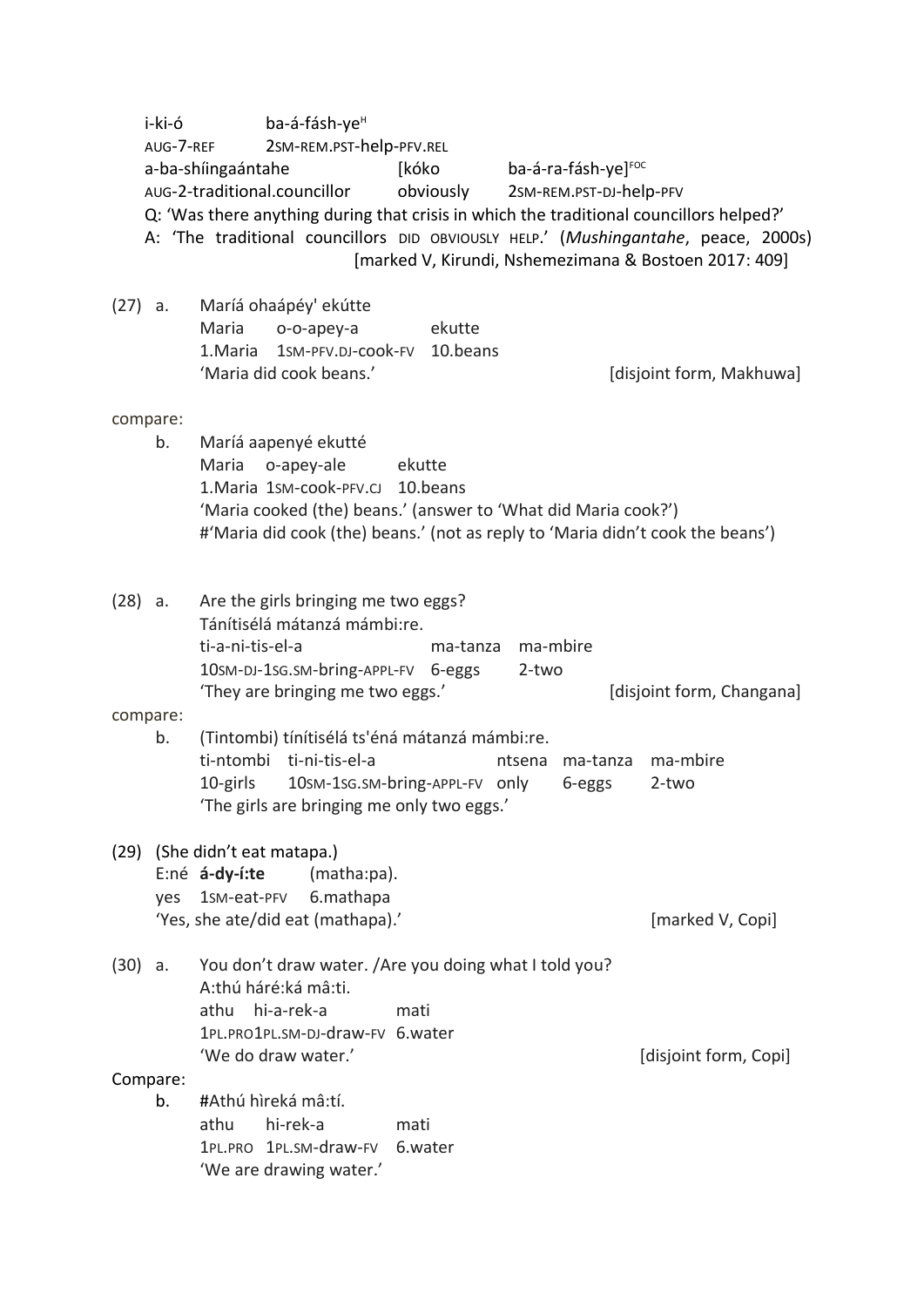#### Predicate doubling

The occurrence of the same predicate twice, once inflected and once non-finite. There are different subtypes, including topic doubling and nominalisation doubling.

Predicate doubling is not possible at all in Tunen, or Gusii, and therefore is not found for verum. For Teke, predicate doubling is not felicitous in a verum context:

<span id="page-6-6"></span><span id="page-6-5"></span><span id="page-6-4"></span><span id="page-6-3"></span><span id="page-6-2"></span><span id="page-6-1"></span><span id="page-6-0"></span>

| (31) | He did not return the money?<br>mi-pará kí-bvúúrá ká-bvúur-i.<br>#Ndé me<br>4-money INF-return<br>1sg.PRN<br>1.PRN<br>'He did return me the money.'                                           | 1sm.pst-return-pst<br>[topic doubling, Teke]                                                                        |
|------|-----------------------------------------------------------------------------------------------------------------------------------------------------------------------------------------------|---------------------------------------------------------------------------------------------------------------------|
| (32) | (Someone is doubting whether the teachers danced.)<br>kûíná (arímû) í baííníré!<br>kû-ina<br>a-rimû<br>ni<br>15-dance<br>2-teacher<br><b>FOC</b><br>'The teachers/they did dance!'            | ba-in-ire<br>2sm-dance-PFV<br>[topic doubling, Kîîtharaka]                                                          |
|      | (33) (Mother doubts whether I have eaten.)<br>ó-ku-rya<br>Yéég'<br>n-áá-ry-a.<br>AUG-15-eat-FV 1SM-N.PST-eat-FV<br>yes<br>'Yes, I have truly eaten.'                                          | [topic doubling, Rukiga]                                                                                            |
| (34) | tv; he says 'why are you lazy watching tv and haven't swept?<br>Ukupyaagira ko tupyaagiire!<br>u-ku-pyagila<br>ko<br>tu-pyagil-ile<br>AUG-15-sweep 15.PRO 1PL.SM-SWeep-PFV<br>'We did sweep!' | Father told us to sweep when he left; now he comes back and we are sitting watching<br>[topic doubling, Kinyakyusa] |
|      | (35) (Have you eaten a snake?)<br>Yeemwe n-aa-ra-rii-ye<br>bu-ry-e.<br>1sg.sm-PST-DJ-eat-PFV 14-eat-SBJV<br>DP<br>'Sure, I've really eaten (it)!'                                             | [nominalisation doubling, Kirundi]                                                                                  |
| (36) | You think I don't run.<br>Kwiruka ndiiruka.<br>ku-iruka ni-ra-iruk-a<br>$15$ -run<br>1sg.sm-DJ-run-FV<br>'I do run!'                                                                          | [topic doubling, Kirundi]                                                                                           |
| (37) | Don't you know how to swim?<br>Orámpeléla, kináárampeléla.<br>o-rampelela<br>ki-naa-rampelel-a<br>15-swim<br>1sG.SM-PRS.DJ-SWİM-FV<br>'I do know how to swim.'                                | [topic doubling, Makhuwa]                                                                                           |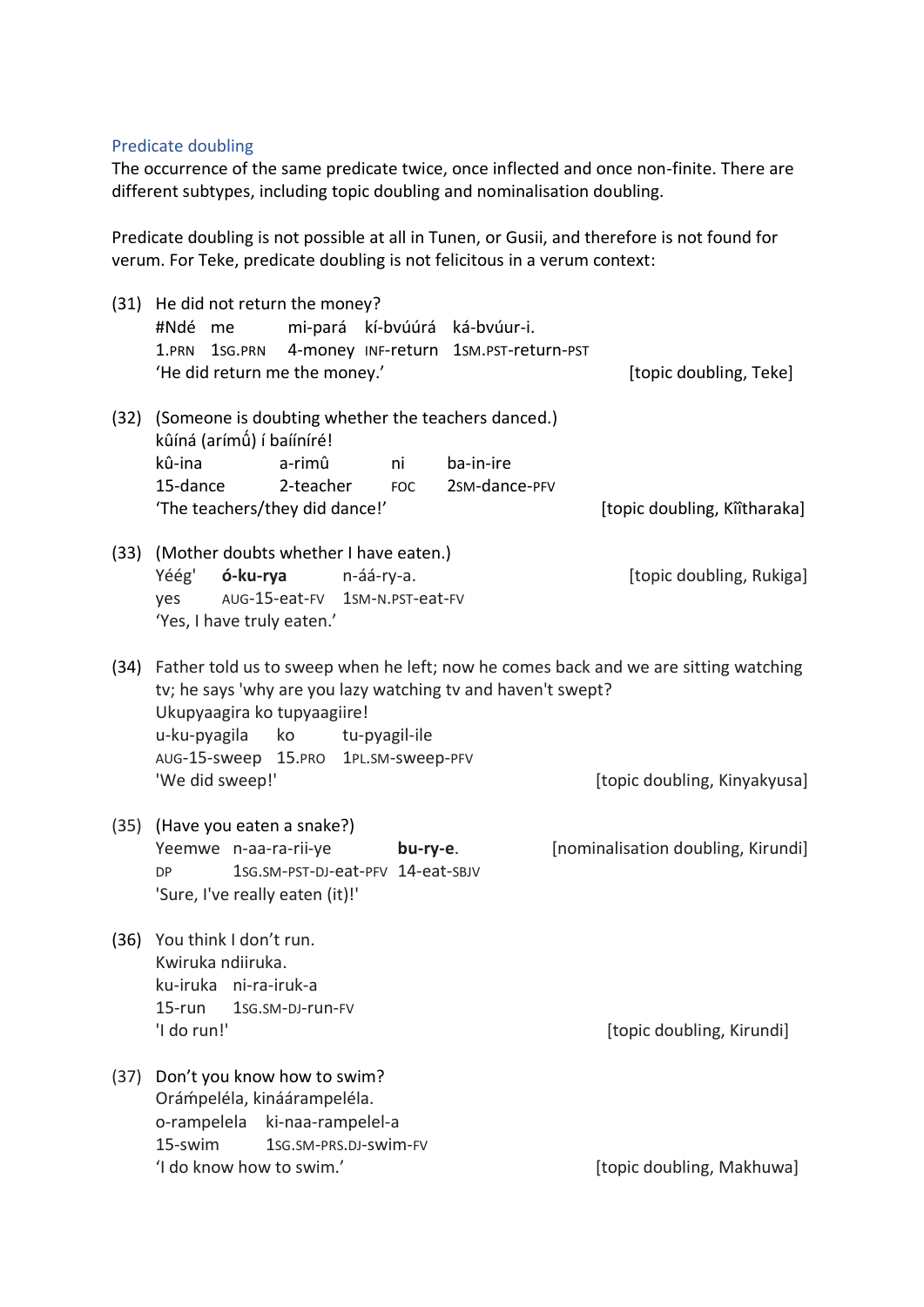Changana does not have predicate doubling in verum contexts.

<span id="page-7-4"></span>(38) You are not eating the cake that I bought. It'll go bad. Kudya hâ:dyá. ku-dya hi-a-dy-a 15-eat 1PL.SM-DJ-eat-FV 'We ARE eating (it).' The contract of the contract of the copid state of the copid state of the copid state of the copid state of the copid state of the copid state of the copid state of the copid state of the copid state

### **Dislocation**

Occurrence of an otherwise postverbal element in a left-peripheral or right-peripheral position, typically so that the verb is final.

No examples in data for Tunen, Teke, or Gusii.

<span id="page-7-0"></span>(39) (You're accused of not bathing the child, which was one of your tasks.) **Ka-anǎ**, i tû-ka-thaamb-iir-i-e. 12-child FOC 1PL.SM-12OM-wash-PFV-IC-FV 'The child, we did bathe him/her.' [dislocation, Kîîtharaka]

- <span id="page-7-1"></span>(40) (I don't think Jane cooked posho today)
	- a. Jeini a-ka-hunga y-aa-ka-teek-a 1.Jane AUG-12-posho 1SG.SM-N.PST-12OM-cook-FV 'Jane cooked posho today (I am certain about that).'
	- b. a-ka-hunga Jeini y-aa-ka-teek-a AUG-12-posho 1.Jane 1SG.SM-N.PST-12OM-cook 'Jane cooked posho today (I am certain about that).' [dislocation, Rukiga]
- <span id="page-7-2"></span>(41) (Did you say that the visitors brought bananas?)
	- a. (eego) a-ba-gyenyi e-mi-nekye b-aa-gi-reet-a (yes) AUG-2-visitor AUG-4-banana 2PL.SM-N.PST-4OM-bring-FV (It is true), the visitors brought bananas.
	- b. (eego) e-mi-nekye a-ba-gyenyi b-aa-gi-reet-a (yes) AUG-4-banana AUG-2-visitor 2PL.SM-N.PST-4OM-bring-FV (It is true), the visitors brought bananas. [dislocation, Rukiga]
- <span id="page-7-3"></span>(42) A: You move along the path until you find a butterfly.
	- B: Ikolokotwa ndiagile. i-kolokotwa n-li-ag-ile AUG-5.butterfly 1SG.SM-5OM-find-PFV 'I found the butterfly.' The control of the latest state of the latest state of the latest state of the latest of the latest state of the latest state of the latest state of the latest state of the latest state of the late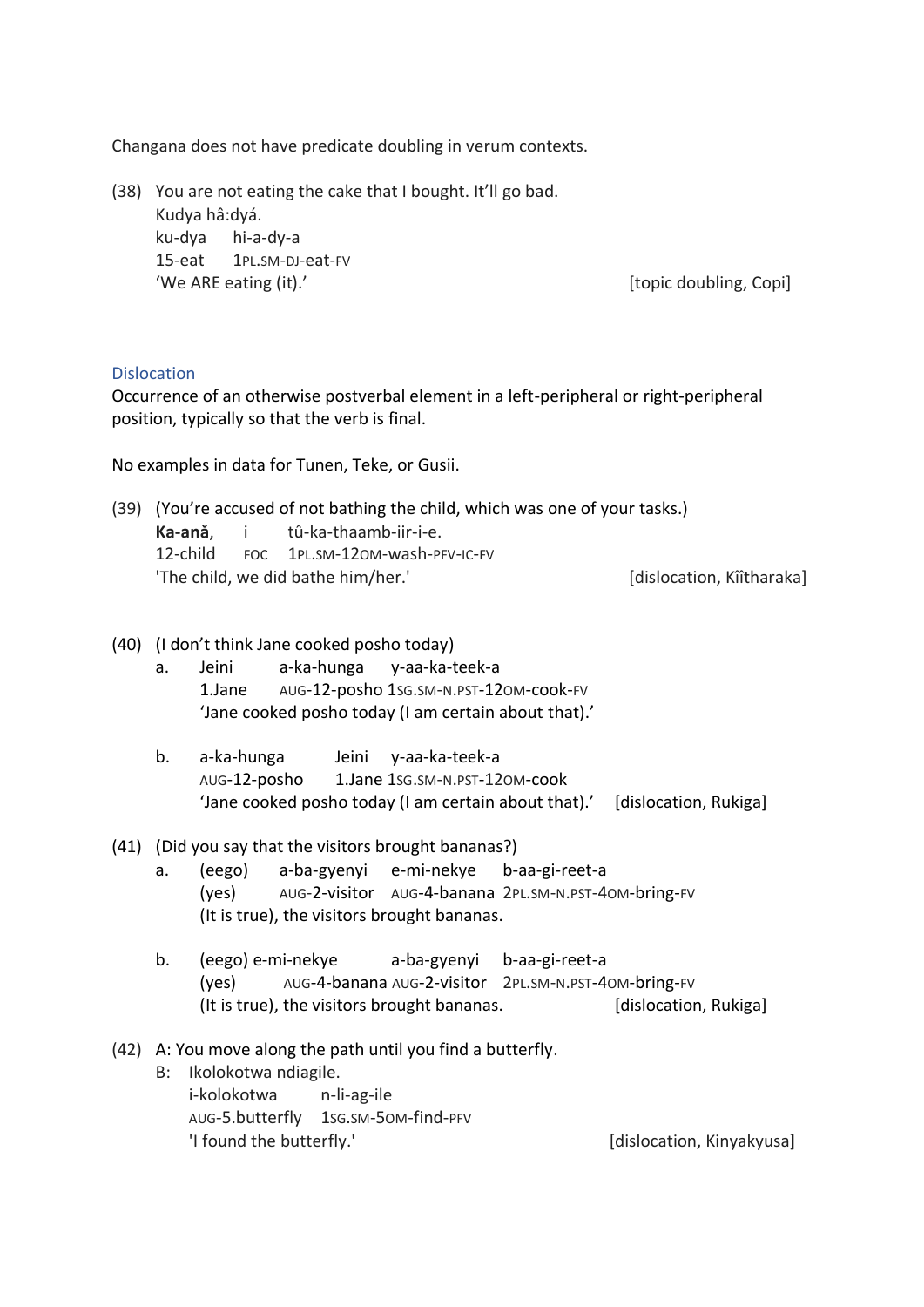Comparison: Left dislocation is also used to have interrogative as sole postverbal constituent (non-verum use):

(43) Amafumbi ikupiija bulebule? a-ma-fumbi i-ku-piij-a bulebule? AUG-6-egg 1SM-PRS-cook-FV how 'How does she cook eggs?' [Kinyakyusa]

- <span id="page-8-0"></span>(44) Masiko didn't write the letter. Ni vyó, ikeéte yaráryanditse. ni bi-ó i-keéte a-á-ra-ri-andik-ye COP 8-PRO 5-letter 1SM-PST-DJ-5OM-write-PFV 'It's true, she did write the letter.' [periphrasis, dislocation, marked form; Kirundi]
- <span id="page-8-2"></span>(45) Various animals have tried to get to the other side of the lake, but now came Lion, and he said: Ki-nró-tuph-ak-á; nrátthy' úulé mí ki-náá-lápúw-a. 1SG.SM-FUT-jump-dur-FV 3.lagoon 3.DEM.DIST 1sg.PRO 1SG.SM-PRS.DJ-cross-FV
- <span id="page-8-1"></span>(46) K-oo-váríhel-a (, eveéla). 1sG.SM-PFV.DJ-light-FV 9-candle 'I did light a candle.' (answer to Why didn't you light a candle) 'I lit a candle.' (answer to what did you do with the candle?) [dislocation, Makhuwa]

'I will jump; that lagoon I jump (over it).' [dislocation, Makhuwa]

- <span id="page-8-3"></span>(47) These beans, did Maria eat them? Anísvítí:ví á féíjáu mara a mpu:nga áji:le. a-ni-svi-tiv-I a feijao mara a mpunga a-j-ile NEG-1SG.SM-8OM-know-NEG A beans but A 3.rice 1SM-eat-PFV.DJ 'I don't know about the beans, but the rice she did eat.' [dislocation, Changana]
- <span id="page-8-4"></span>(48) A mother told her daughters to wash the dishes. When she arrives at home she asks: Did they wash the dishes? Someone else answers: Maparatu nikatidzivi, kambe sipu:ni vakuwute. ma-paratu ni-ka-ti-dziv-I kambe si-puni va-kuwul-ile 6-dish 1SG.SM-NEG-know-FV but 7-spoon 1PL.SM-wash-PFV 'I don't know about the plates, but the spoons they washed.' [dislocation, Copi]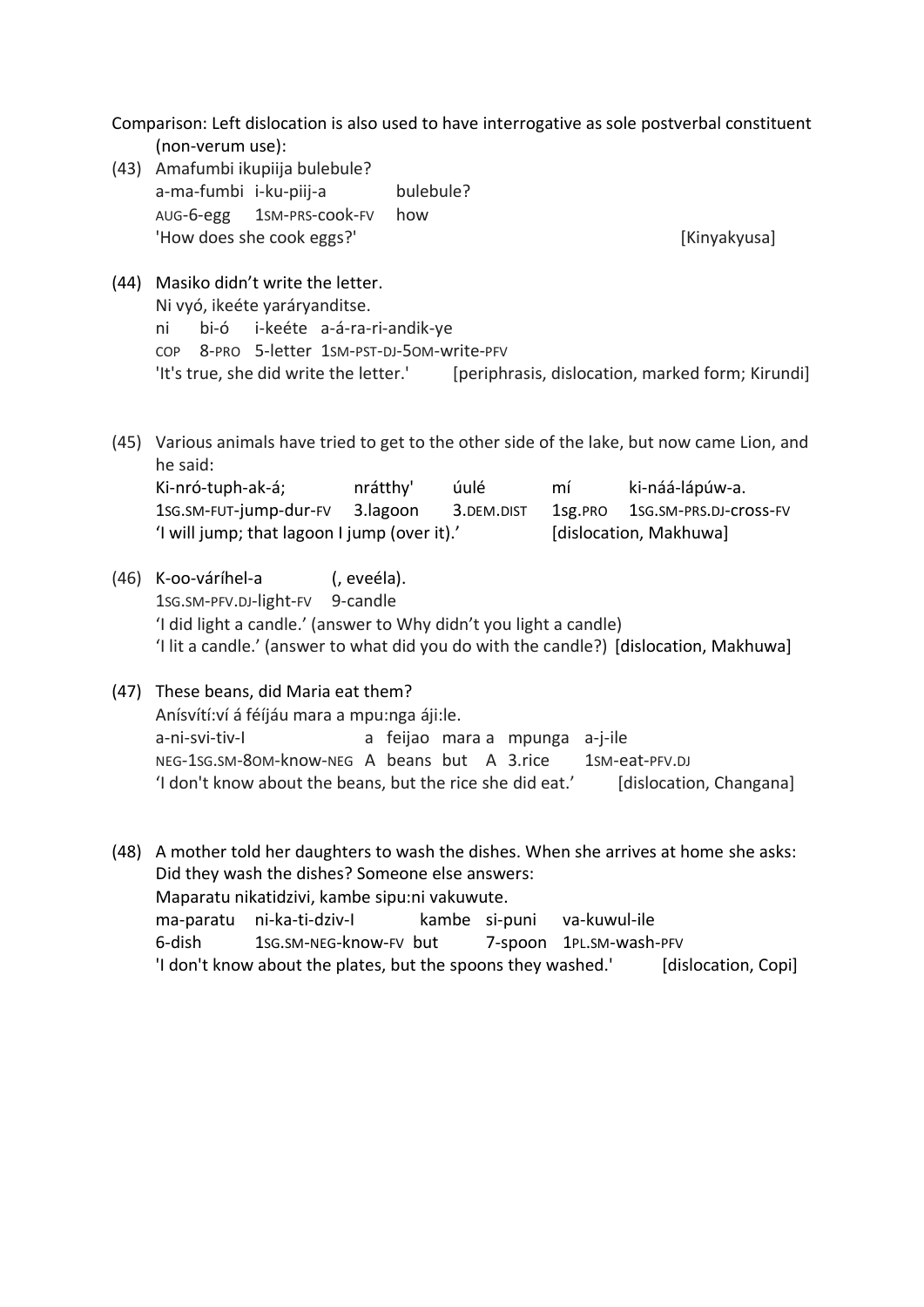#### Doubling object marking

Doubling object marking is when the object marker occurs in the same domain as the coreferent object NP.

Tunen and Teke do not have object markers, and therefore cannot have this strategy. For Gusii and Kîîtharaka, we do not have the relevant data.

<span id="page-9-0"></span>(49) Daani yáázyózy' esaati. Daani y-áá-**zí**-ozya **e-saati** 1.Dan 1SM-N.PST-10OM-wash AUG-10.shirt 'Dan CERTAINLY washed the shirts.' [double object marking, Rukiga] (50) (In doubt whether we greeted the visitors) Tukábáramusy' ábagyenyi. Tu-ka-**ba**-ramusya **a-ba-gyenyi** 1PL.SM-F.PST-2OM-greet AUG-2-visitor 'We DID greet the visitors.' The same controller and double object marking, Rukiga] (51) (The promise was made; it is not a rumour, the government will build the Maziba bridge) Gávument' eryárwómbek' órutindó rwa Maziba.

Gávumenti e-rya-**ru**-ombeka **o-ru-tindo ru-a Maziba** 9.government 9-FUT-11OM-build-FV AUG-11-bridge 11-CONN Maziba 'It is TRUE that the government will build the Maziba bridge.'

[double object marking, Rukiga]

Object marking doubling is not applicable for Kinyakyusa due to the languages allowing object doubling in general (while for languages coded Y like Rukiga, object marking doubling is generally disallowed but is allowed for verum and mirative readings).

For Kirundi, we do not have the relevant data.

Object marking doubling is not applicable for Makhuwa due to the language allowing object doubling in general.

For Changana, we do not have the relevant data.

- <span id="page-9-1"></span>(52) Did you greet your mother, when you arrived? I:na, nimulosi:le mame. ina ni-mu-los-ile mame
	-
	- yes 1SG.SM-1OM-greet-PFV 1mother

'Yes, I greeted her.' [double object marking, Copi]